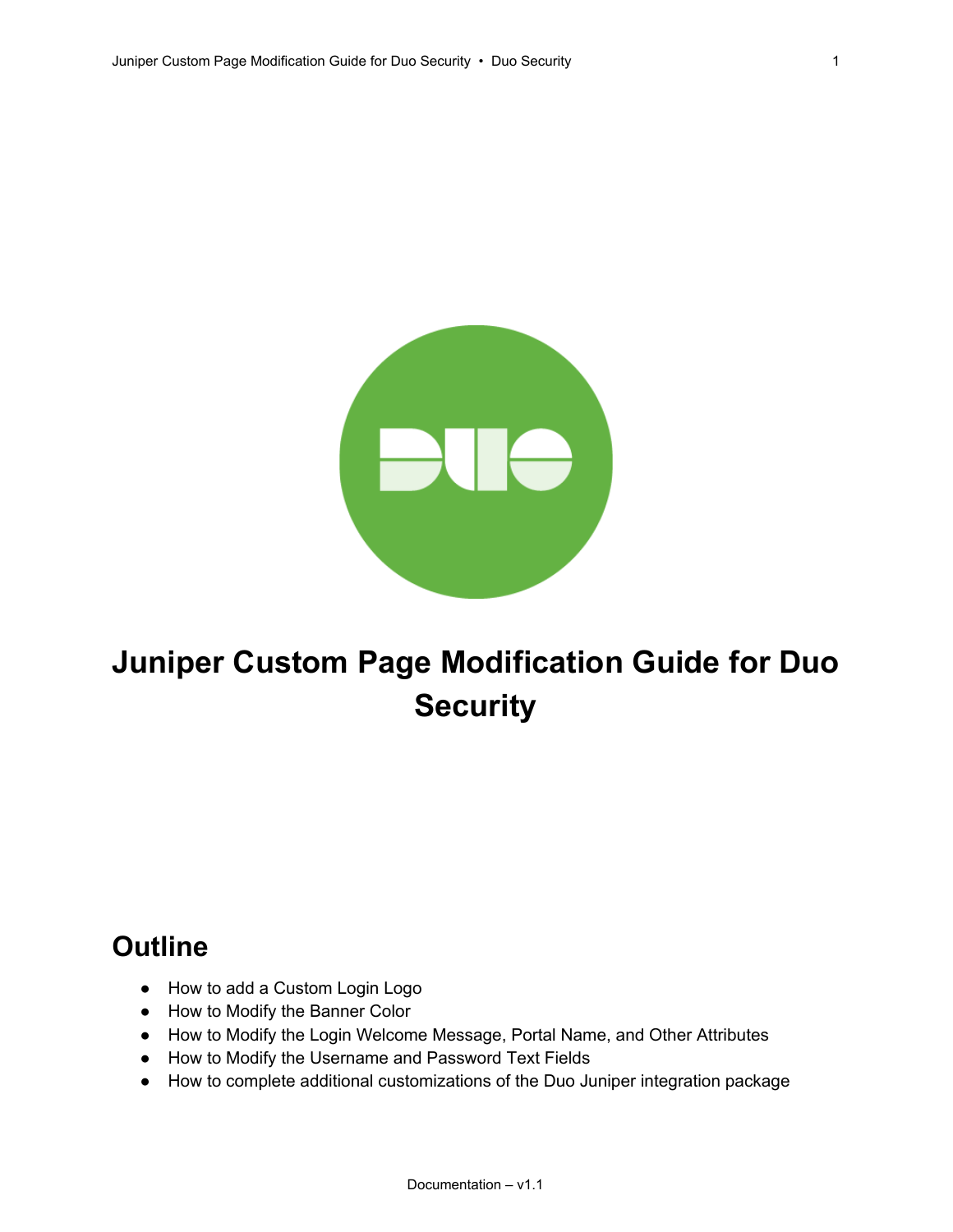### **How to add a Custom Login Logo**

By Default the Duo Juniper integration package uses the logo from the "Default Sign-In Page". Upload the desired logo to the "Default Sign-In Page" using the following steps:

- 1. Log on to your Juniper SSL VPN administrator web interface.
- 2. In the left menu, navigate to:

#### **Authentication → Signing In → Signin Pages**, click **Default SignIn Page.**

3. Under the Header Appearance section choose the desired image file and save.

#### **How to Modify the Banner Color**

- 1. Download the Duo Juniper integration package from the Duo administrative interface.
- 2. Extract the Duo Juniper integration package.
- 3. Edit the desired pages and replace the attribute "<% color %>" with the desired color:

Example: Replace "<% color %>" with "#FF0000"

Juniper 7.x Pages w/ Banner

LoginPage-stdaln.thtml, LoginPage.thtml, Logout.thtml, PleaseWait.thtml, SecondaryLoginPage.thtml, SigninNotifPostAuth.thtml, SigninNotifPreAuth.thtml

Juniper 6.x Pages w/ Banner

LoginPage-stdaln.thtml, LoginPage.thtml, Logout-stdaln.thtml, Logout.thtml, PleaseWait-stdaln.thtml, PleaseWait.thtml, SecondaryLoginPage-stdaln.thtml, SecondaryLoginPage.thtml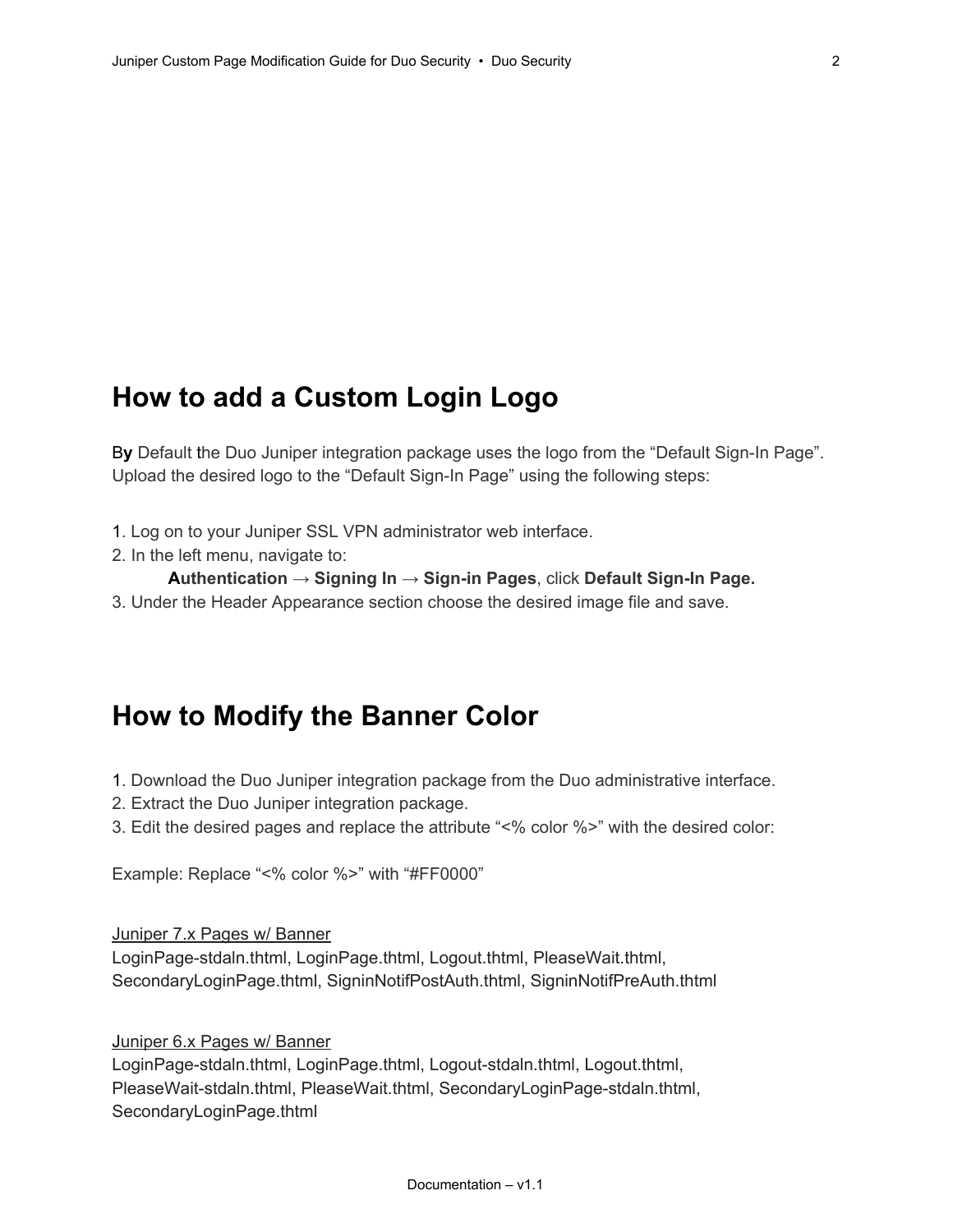4. Compress the modified package using the .zip format.

5. Continue the Juniper integration using the [M](https://www.duosecurity.com/docs/juniper#modify_the_signin_page)odify the SIgn-In Page steps

## **How to Modify the Login Welcome Message, Portal Name, and Other Attributes.**

- 1. Download the Duo Juniper integration package from the Duo administrative interface
- 2. Extract the Duo Juniper integration package
- 3. Modify the desired pages by replacing the attribute with the desired custom text:

Example: Replace <b><% welcome FILTER verbatim %></b> with <b>Desired Welcome Text<sup></b></sup>

| <b>Custom Text Label</b> | <b>Attribute</b>                           | Juniper 7.x Pages w/<br><b>Attribute</b>                                                                                                                                                                                  |
|--------------------------|--------------------------------------------|---------------------------------------------------------------------------------------------------------------------------------------------------------------------------------------------------------------------------|
| Welcome Message          | <% welcome FILTER<br>verbatim %>           | LoginPage.thtml<br>LogoutPage.thtml<br>SSL.thtml<br>SecondaryLoginPage.thtml<br>Logout.thtml<br>Defender.thtml<br>ExceededConcurrent.thtml<br>GeneratePin.thtml<br>NewPin.thtml<br>NextToken.thtml<br>ShowSystemPin.thtml |
| <b>Portal Name</b>       | <% portal FILTER verbatim<br>$\frac{0}{0}$ | LoginPage.thtml<br>LogoutPage.thtml<br>SSL.thtml<br>SecondaryLoginPage.thtml<br>Logout.thtml<br>Defender.thtml<br>ExceededConcurrent.thtml                                                                                |
| Instructions             | <% instructions FILTER<br>verbatim $%$     | LoginPage.thtml                                                                                                                                                                                                           |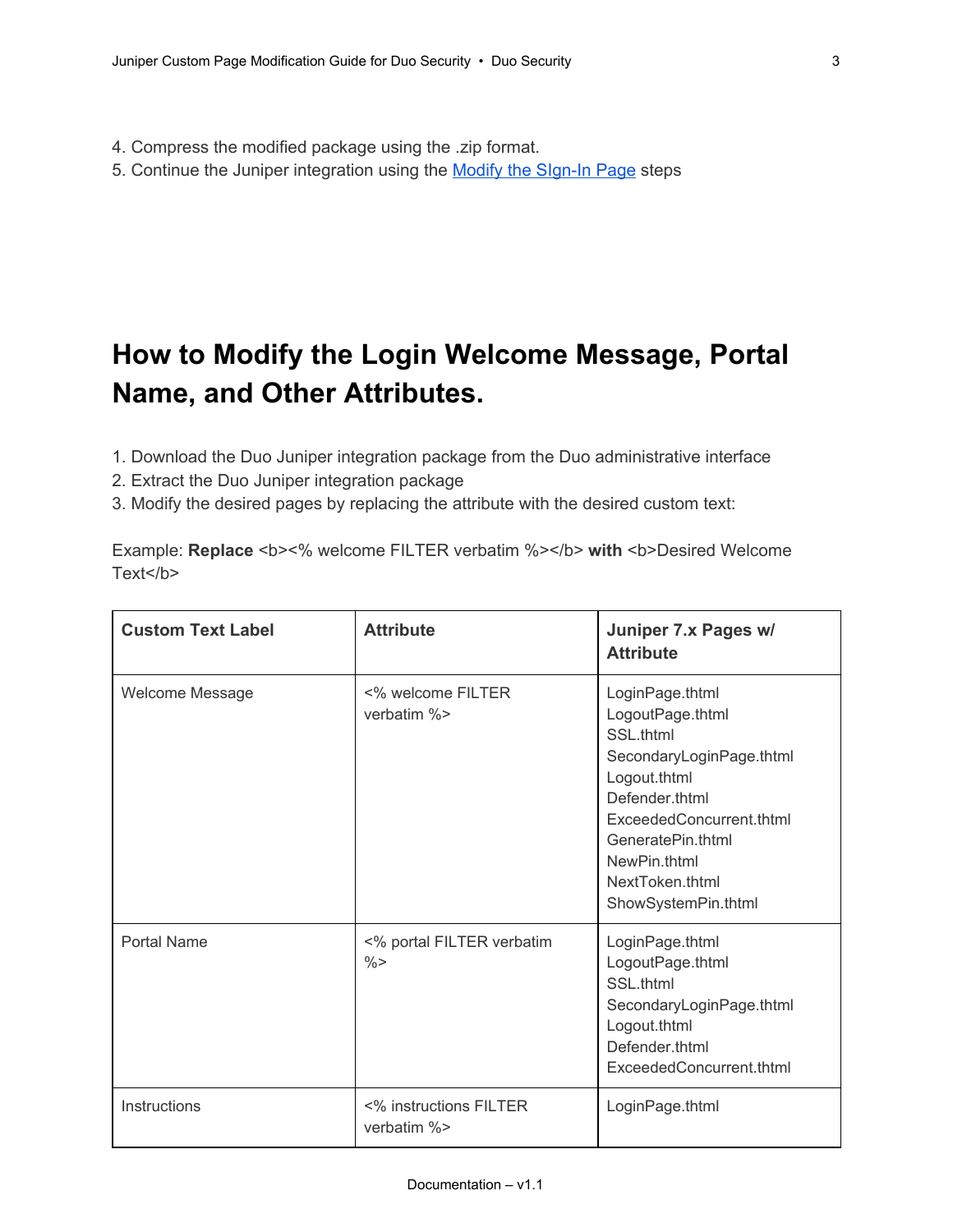- 4. Compress the modified package using the .zip format.
- 5. Continue the integration using the [M](https://www.duosecurity.com/docs/juniper#modify_the_signin_page)odify the Sign-In Page steps.

### **How to Modify the Username and Password Text Fields**

- 1. Download the Duo Juniper integration package from the Duo administrative interface.
- 2. Extract the Duo Juniper integration package.
- 3. On the desired loginin page navigate to:

<%IF !AnonymousAuthentication && !CertificateAuthentication && !SAMLAuthentication%> <% FOREACH prompt = prompts %>

<%NEXT IF !prompt.required %> <tr>

<td>

4. Immediately following <td> **replace** <% prompt.promptText %> **with** <% IF prompt.promptText == 'username' %>**Desired Username Text**<% ELSIF prompt.promptText == 'password' %>**Desired Password Text**<% ELSE %><% prompt.promptText %><% END %>

5. Compress the modified package using the .zip format.

6. Continue the integration using the [M](https://www.duosecurity.com/docs/juniper#modify_the_signin_page)odify the Sign-In Page steps.

### **How to complete additional customizations of the Duo Juniper integration package**

Additional customization of the Duo Juniper integration package can be made using the Juniper Custom Sign-In Pages Solution Guide. Avoid editing code between the START DUO SNIPPET and END DUO SNIPPET tags.

The Custom Sign-In Pages modified by Duo Security are:

LoginPage-mobile-webkit.thtml LoginPage-ppc.thtml LoginPage-stdaln.thtml LoginPage.thtml